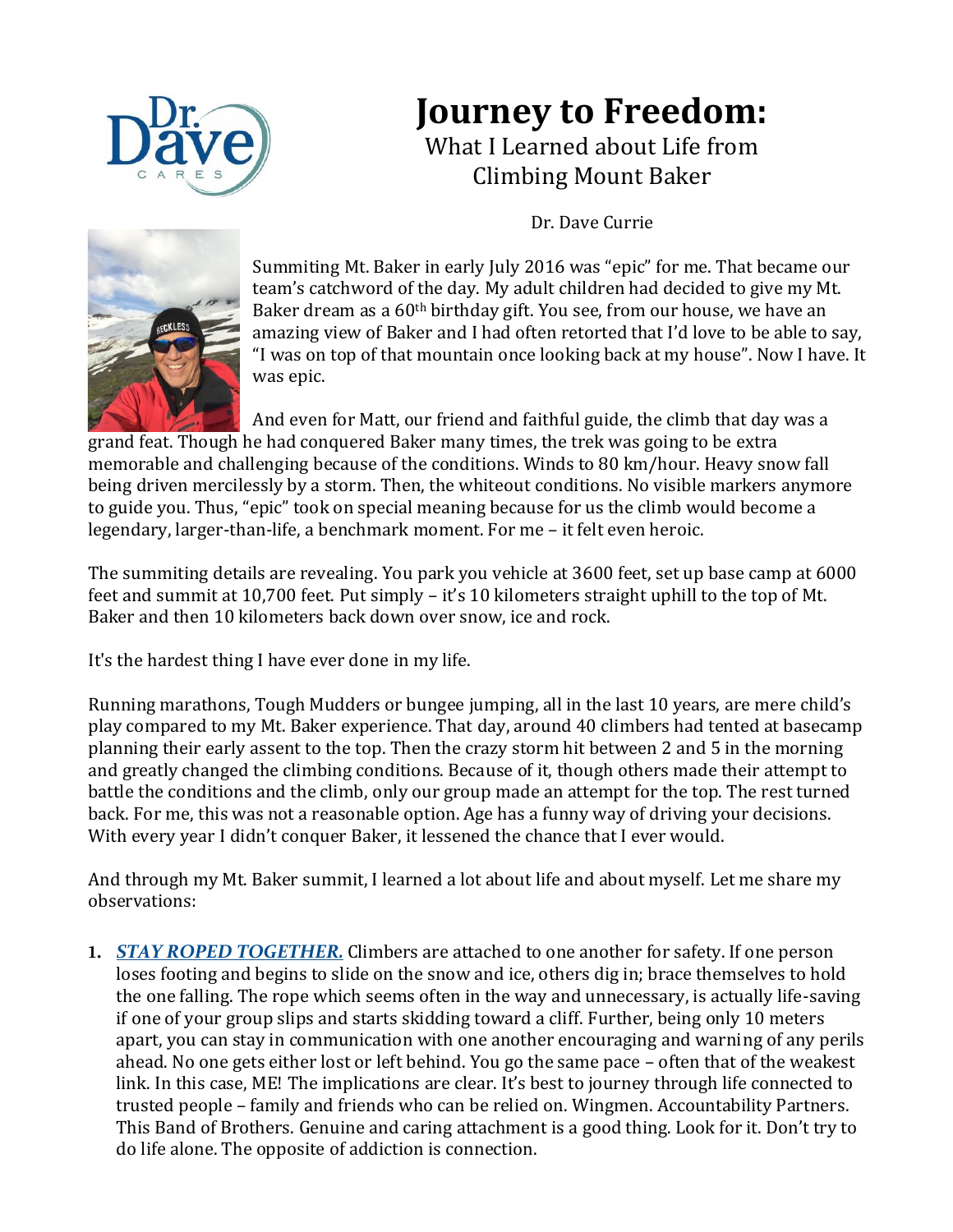2. *BE PREPARED.* The Boy Scout's motto sure made sense after my Baker experience. I was shocked at the detailed, extensive list of items we needed for the climb. That alone intimidated me. Harnesses, crampons, icepicks, rope, helmets, 100% UV sunglasses for the assent and even more gear for camping in snow. Beyond that, being in shape sure didn't hurt but I knew I wasn't in my best condition. Then, after we got basecamp set up, our guide gave us a few hours of snow and climbing tips and self-arrest training (stopping yourself sliding down a slope). We even were required to practice the rope maneuver of pulling ourself up out of a crevasse. There is such wisdom in being completely equipped and fully trained. It makes the journey doable. You are prepared for every hurdle. The same is true in life. Just as a dull axe wastes your energy and hampers effectiveness, you sharpen it to really have success. Prepare well in life with solid training by trusted sources to make the most of every step and every opportunity.



- 3. **FACE DANGER BRAVELY.** To be honest, there are more hazards in our climb than I care to acknowledge. They were calculated risks but life-threatening ones nonetheless. Slopes. Dropoffs. Cliffs. Crevasses. Ice. Snow blindness. Cold. Wind. Whiteouts. You have to be constantly aware. You access each threat. One crevasse is too wide we have to go around it. Another is only 3 feet across, so keep the ropes tight and we'll jump it. This slope is so steep so be sure you kick in with your crampons on every step. Stay back from that cliff, the snow edge might give way. As in life, you watch out for dangers but keep moving. You must. Tackle your fears. There will be many unknowns. You don't know what's ahead. But you can't focus on the dangers. It's about handling the hazards wisely. Face the dangers in life head on.
- 4. *BE IN THE MOMENT.* Though it's important to get perspective to know where you are going, don't be thinking or looking too far ahead. In the 3 or 4 times that the skies cleared for brief spells on our assent, we were able to see ridges, vistas and ranges that you'd never get to see from the inhabited world at the valley level. These were highlights. The sun and blue sky were a welcome hiatus from the discouraging and driving wind, snow and clouds. We'd stop and look around in amazement. We took it all in. We'd breathe. I don't do enough of this. Think of it. Here I was, climbing Mt. Baker with my kids. What a moment! I had to be aware of it and not oblivious to it. So, phone cameras and *Go Pros* came out in a hurry to shoot the breathtaking views and of our battling the elements. We captured the moments both mentally and digitally. We need to do this in life too. Right now. Stop and enjoy how far you've come. Savor even the small victories in your journey. Look around you. Keep noting changes. Find someone to celebrate with. Be thankful to God. Soak it in. Cherish these times whether simple or momentous.
- 5. *GIVE ENCOURAGEMENT.* I felt this myself "big-time" on the climb. My kids are aggressively trained athletes and I was clearly the weakest link. I knew that they were doing this for me. Together, they were trying to get this off my 'bucket list'. So verbally they both affirmed and showed concern. On the Roman Wall with less than 1000 feet to the top, I was reminded by one, "everyone is good if you can't make and we have to turn back. You don't have to do this for us." I replied that I was doing it for me. Another said, "We haven't got this far to give up now. Take the time you need. You can do this." They equally wanted my best. A third spoke out, "You